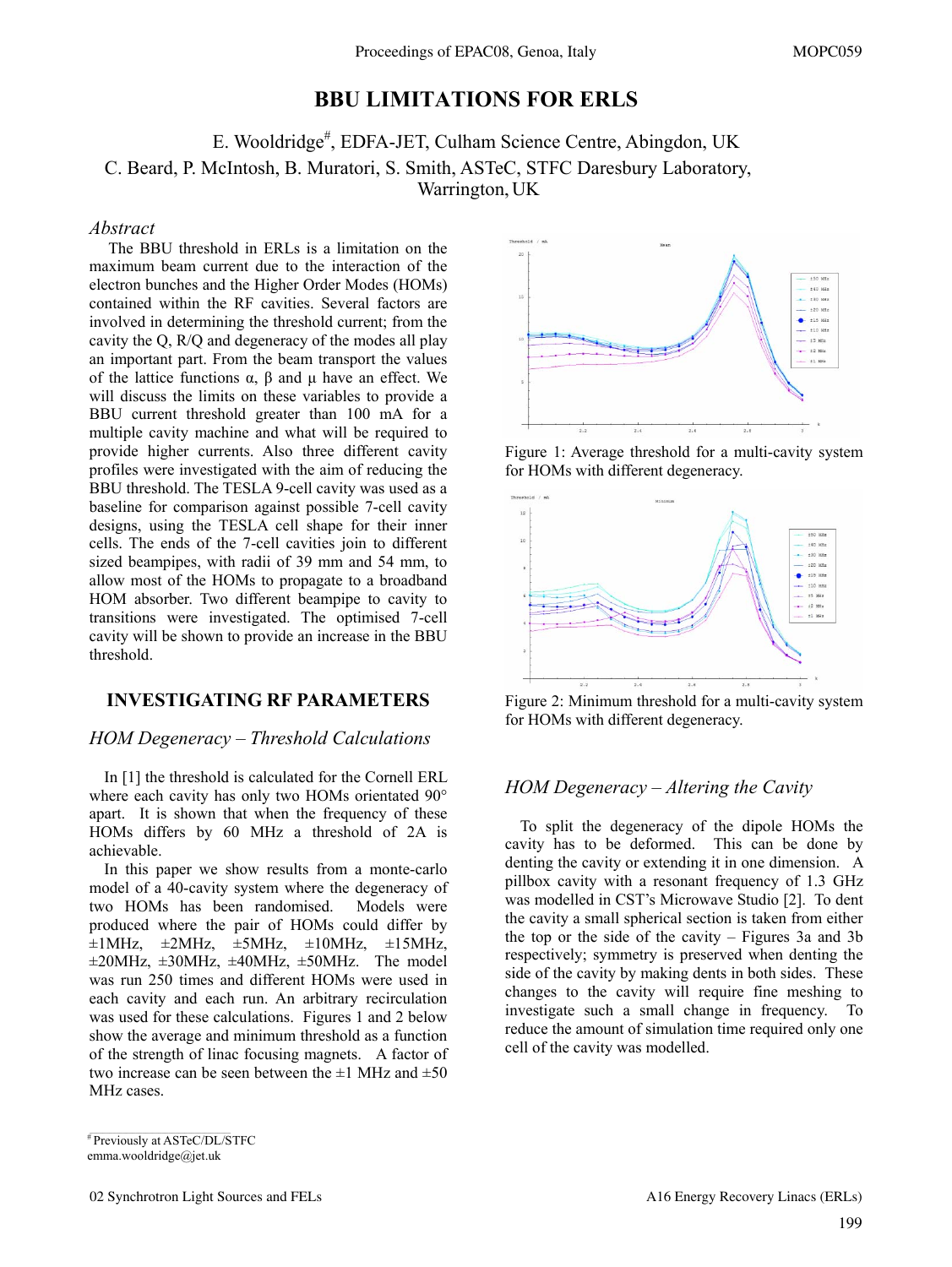

Figure 3: Pillbox cavity with top a) and side b) dents.

By denting the cavity at the top a maximum split of 35 MHz can be achieved, this requires a dent with a radius of 34 mm. However by denting the cavity at the sides a split of 140 MHz can be achieved with a radius of 28 mm. Plots of the split frequency as a function of the dent radius can be found in figures 4 and 5. Each plot shows the data for different mesh densities to confirm that this is not an effect of the meshing.



Figure 4: Mode degeneracy for a pillbox cavity with dent at the top.



Figure 5: Mode degeneracy for a pillbox cavity with dent at the sides.

However, a dent of this size would affect the fundamental mode of the cavity. The results in Figures 6 and 7 below show that the change in the frequency of the fundamental mode is equivalent to the frequency difference of degenerate dipole mode.



Figure 6: Change in fundamental frequency for a pillbox cavity with a dent at the top.



Figure 7: Change in fundamental frequency for a pillbox cavity with a dent at the sides.

Squashing the cavity has a similar effect to denting; elongating the cavity in one direction by 10% can provide a 80 MHz split in the dipole mode frequency. This can be seen in Figure 8. Figure 9 shows a similar change in the fundamental frequency as was seen with the dented cavity.



Figure 8: Mode degeneracy for a pillbox cavity extended in one dimension



Figure 9: Change in fundamental frequency for a pillbox cavity extended in one dimension